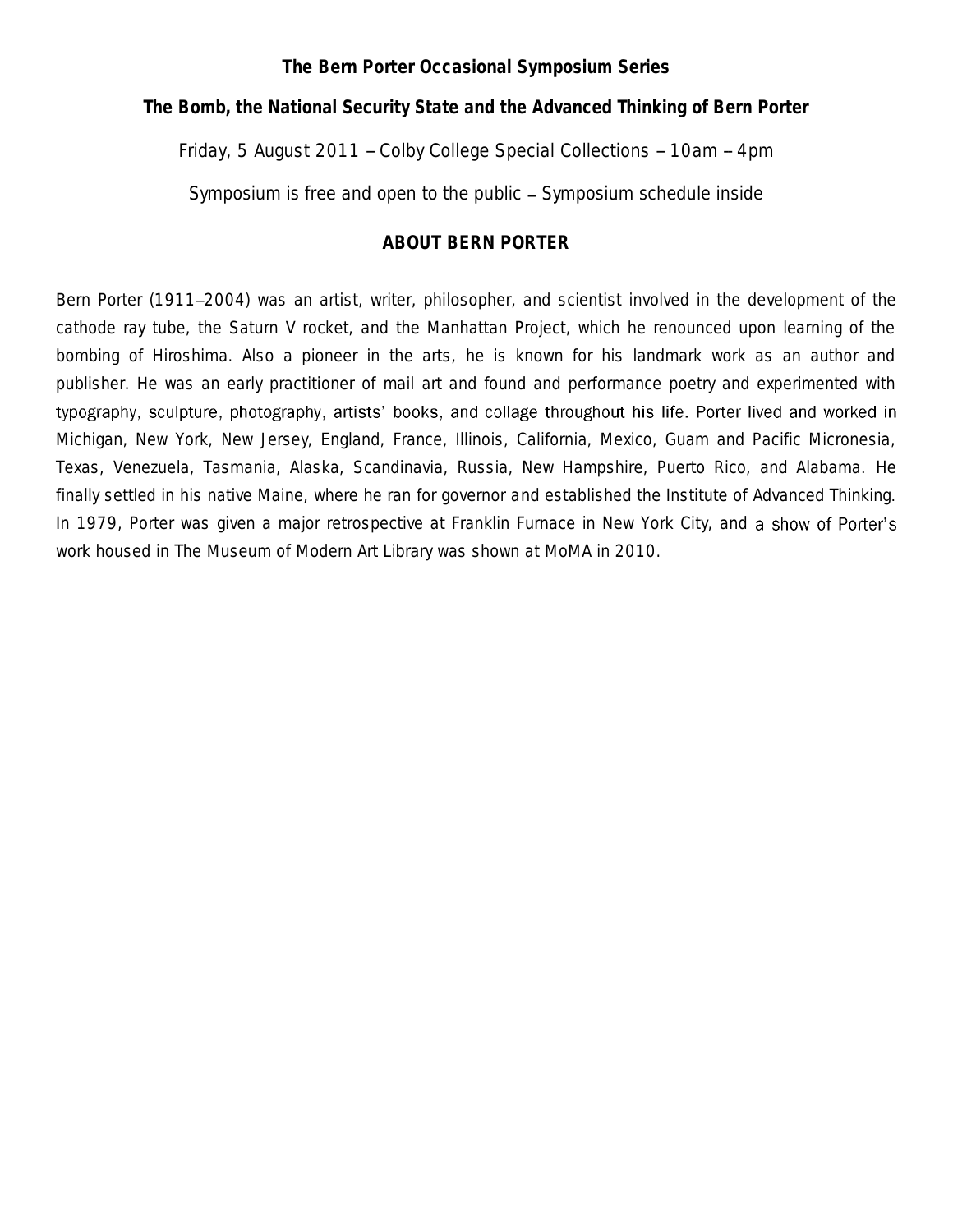## **The Bern Porter Occasional Symposium Series**

*The Bomb, the National Security State and the Advanced Thinking of Bern Porter*

Friday, 5 August 2011 -- Colby College Special Collections -- 10am -- 4pm

## SYMPOSIUM SCHEDULE

9am: Light refreshments available

10am:

**Welcoming remarks and poetry readings:** Jacob Fricke, Belfast Poet Laureate Sheila Holtz, newsletter editor, *Gazette Le Duc* Joel Lipman, professor, University of Toledo English Department Mark Melnicove, literary executor, Bern Porter Estate

**Scholarly talk -- Part 1**: Joel Lipman and Mark Melnicove

Noon-ish: **Picnic lunch** in/outside Miller Library -- music provided -- bring your lunch or buy on campus

1pm: **Scholarly talk -- Part 2**: Joel Lipman and Mark Melnicove

2:30pm:

**Panel discussion** facilitated by Joel Lipman and Mark Melnicove Panelists: Bob Higgins, writer, Portland Daily Sun Bill Higgins, principal engineer, ABB Combustion Engineering Don Hudson, president emeritus, Chewonski Foundation Paul Josephson, professor, Colby College History Department Bill Linnell, co-founder and spokesperson, Cheaper, Safer Power Peter Neils, president, Los Alamos Study Group

# ADDITIONAL FEATURES

**Book sales**: *Found Poems* by Bern Porter, just reprinted by Nightboat Books/UPNE -- also other books by Porter

**Exhibit**: archival materials from the Bern Porter Collection, Colby College Special Collections

Materials to browse and view: mail art and other periodicals, Porter's security files - also audio-visual recordings from private collections

**Web site**: Scholarly talks and panel discussion will be video-recorded for webcasting. Symposium will have a blog and livetweet. Flip recorders will be available to capture comments by symposium attendees.

## SYMPOSIUM SPONSORS

The Office of the Dean of Faculty, Colby College Colby College Special Collections

Special thanks to: Colby College Bookstore, ITS, Media Resources and the staff of Miller Library